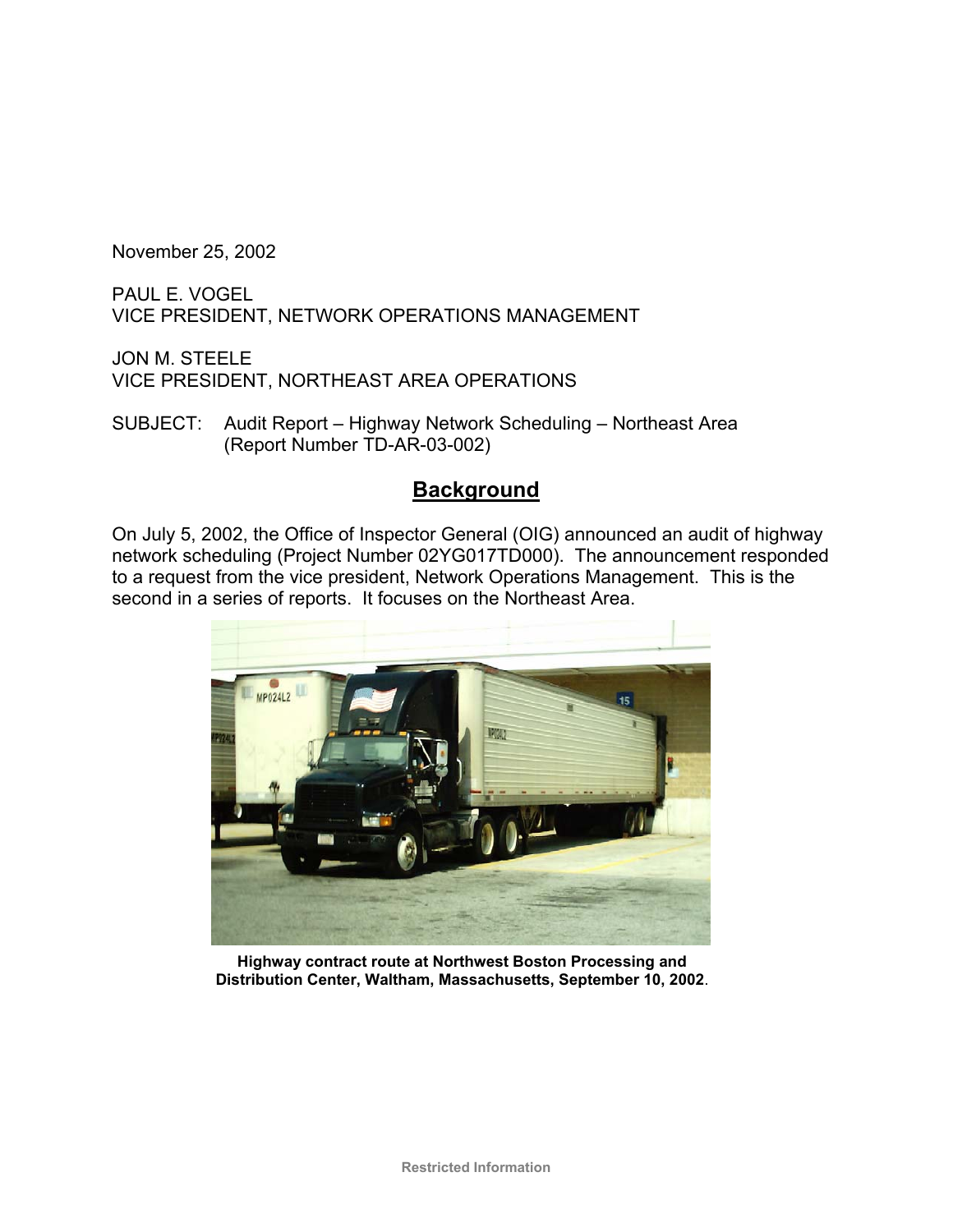### **Objective, Scope, and Methodology**

The objective of our audit was to evaluate the effectiveness of scheduled highway contract routes, and to identify opportunities for cost savings. The vice president, Network Operations Management, provided a list of plant-to-plant highway contract routes he wanted considered for elimination or consolidation. A total of 978 trips were operated under the 90 Northeast Area contracts. In preparation for our work, we provided the area transportation manager in the Northeast Area with the list of contracts we intended to audit. During our work, we interviewed officials at headquarters and in the Northeast Area; reviewed relevant Postal Service policies and procedures; visited 3 plants; interviewed managers and employees; observed and photographed operations; analyzed data in the Postal Service Transportation Information Management Evaluation System; evaluated mail volume and critical entry times for First-Class and Priority Mail; and analyzed all 978 trips. Work associated with the Northeast Area was conducted from July 2002 through November 2002 in accordance with generally accepted government auditing standards, and included such tests of internal controls, as were considered necessary under the circumstances. We discussed our findings with appropriate management officials and included their comments, where appropriate.

# **Prior Audit Coverage**

Our audit report, Highway Network Scheduling – Pacific Area (Report Number TD-AR-02-003), dated September 24, 2002, identified 158 highway contract trips we thought could be eliminated, and consequently result in savings to the Pacific Area of about \$4.5 million. Management agreed with 124 trip terminations, but subsequently made certain substitutions they considered appropriate. Although local plant managers disagreed with 34 trips we identified, management agreed to reassess the trips, retain or eliminate trips as appropriate, and notify the OIG of all cancelled trips, as well as the resulting savings. We considered management's actions responsive to our recommendations.

## **Audit Results**

**Unnecessary Highway Contract Trips**. Our audit revealed that the Postal Service could save about \$777,000 over a 2-year period on Northeast Area highway contracts by canceling 18 unnecessary trips. The trips could be terminated because trip mail volume was low, and mail could be consolidated on other trips without negatively affecting service. The cost savings we identified were net of contract cancellation fees totaling approximately \$16,000.

After we completed our analysis, we discussed the 18 trips with plant managers. The managers agreed ten trips could be cancelled, but disagreed with our assessment of another eight trips. The trip cancellation proposals are summarized on the next page: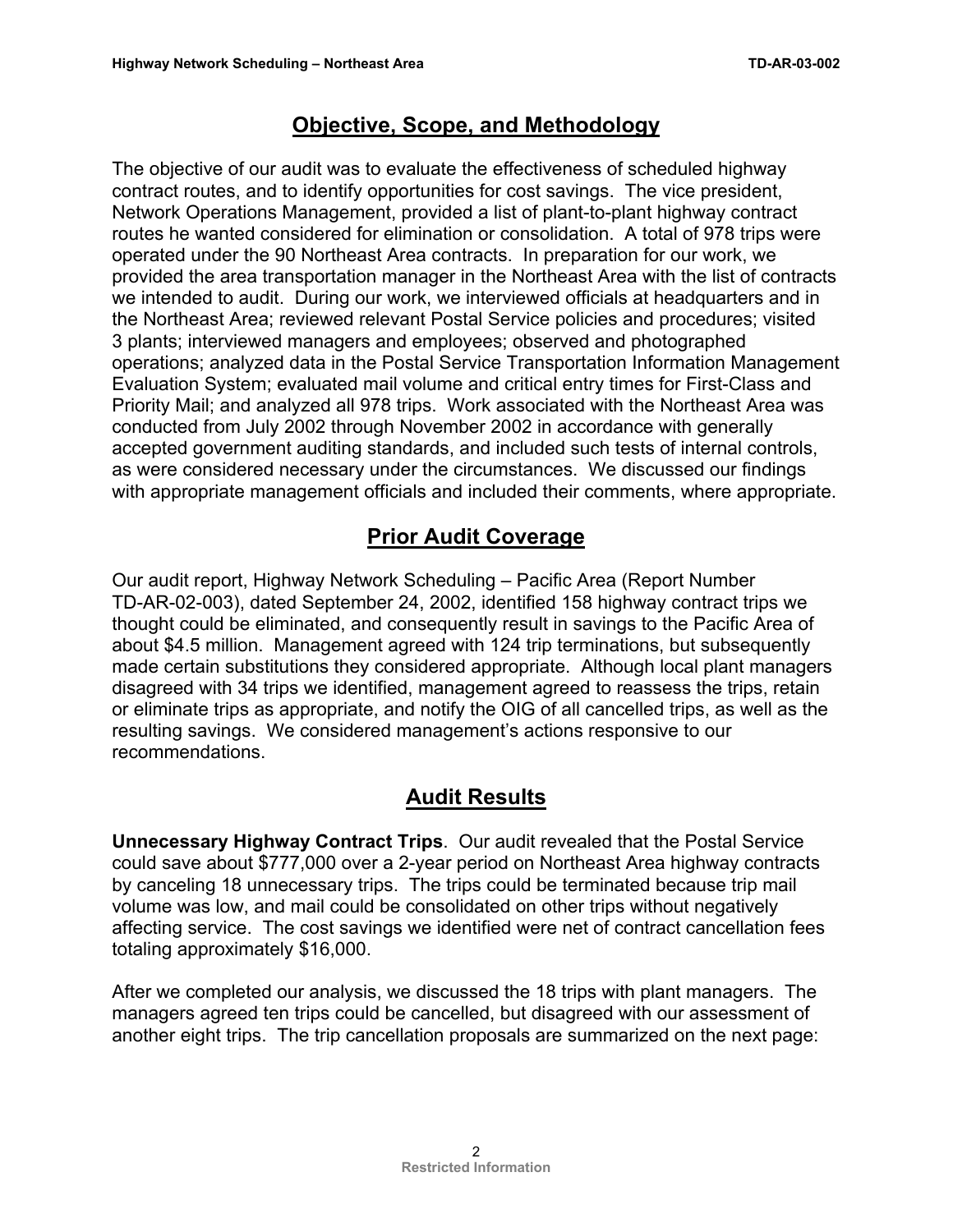#### **TRIP CANCELLATION PROPOSALS**

| <b>CANCELLATION</b><br><b>CATEGORY</b>                                        | <b>NUMBER</b><br><b>OF TRIPS</b> | <b>APPENDIX</b> | <b>IDENTIFIED</b><br><b>SAVINGS</b> |
|-------------------------------------------------------------------------------|----------------------------------|-----------------|-------------------------------------|
| Trips we identified during audit work<br>with which plant managers agreed.    | 10                               | A               | \$407,503                           |
| Trips we identified during audit work<br>with which plant managers disagreed. | - 8                              | в               | \$369,489                           |
| Total                                                                         | 18                               |                 | \$776,992                           |

The plant managers disagreed with the eight proposals for various reasons--generally that eliminating the trips would reduce operational flexibility or affect service. We continue to believe the potential for trip cancellation exists, without jeopardizing service or operational flexibility.

#### **Recommendations**

We recommend the vice president, Northeast Area Operations:

- 1. Cancel the ten trips, which plant managers agree are unnecessary.
- 2. Reassess the eight trips plant managers feel are necessary, cancel trips indicated by the reassessment as necessary, and document the reasons for retaining the other trips.

#### **Management Comments**

Management agreed with the intent of our recommendations. Regarding the ten trips we identified for elimination in recommendation 1, management stated they had already eliminated nine trips and two additional trips will be eliminated by January 4, 2003. They also stated that most cancellations were as agreed during our audit, but that they had made certain substitutions they considered appropriate. Regarding the eight trips we identified for elimination in recommendation 2, but with which local plant managers disagreed, management stated they would reassess the recommendations, and retain or eliminate the trips as appropriate. Finally, management stated that at the completion of their work, they would notify the OIG of all cancelled trips, and of the resulting cost savings. Management's comments, in their entirety, are included in Appendix C of this report.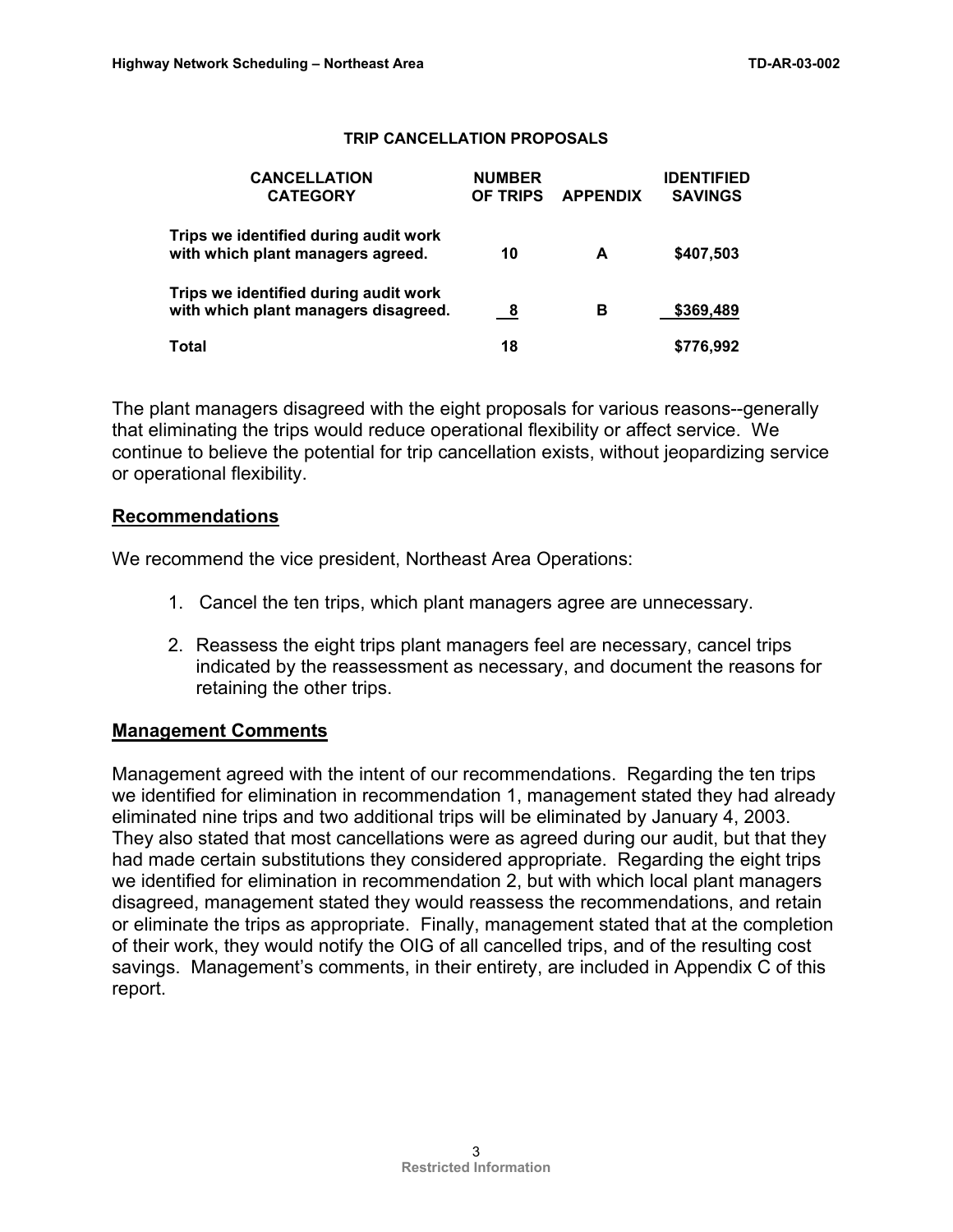### **Evaluation of Management Comments**

Management's comments are responsive to our recommendations. Management's actions taken or planned should correct the issues identified in the report.

The OIG considers recommendations 1 and 2 significant and, therefore, requires OIG concurrence before closure. Consequently, the OIG requests written confirmation when corrective actions are completed. These recommendations should not be closed in the follow-up tracking system until the OIG provides written confirmation that the recommendations can be closed.

We appreciate the cooperation and courtesies provided by your staff during the audit. If you have any questions, or need additional information please contact Joe Oliva, director, Transportation and Delivery, at 703-248-2100, or me at (703) 248-2300.

B. Wayne Goleski Assistant Inspector General for Core Operations

Attachment

cc: Patrick R. Donahoe Anthony M. Pajunas Susan M. Duchek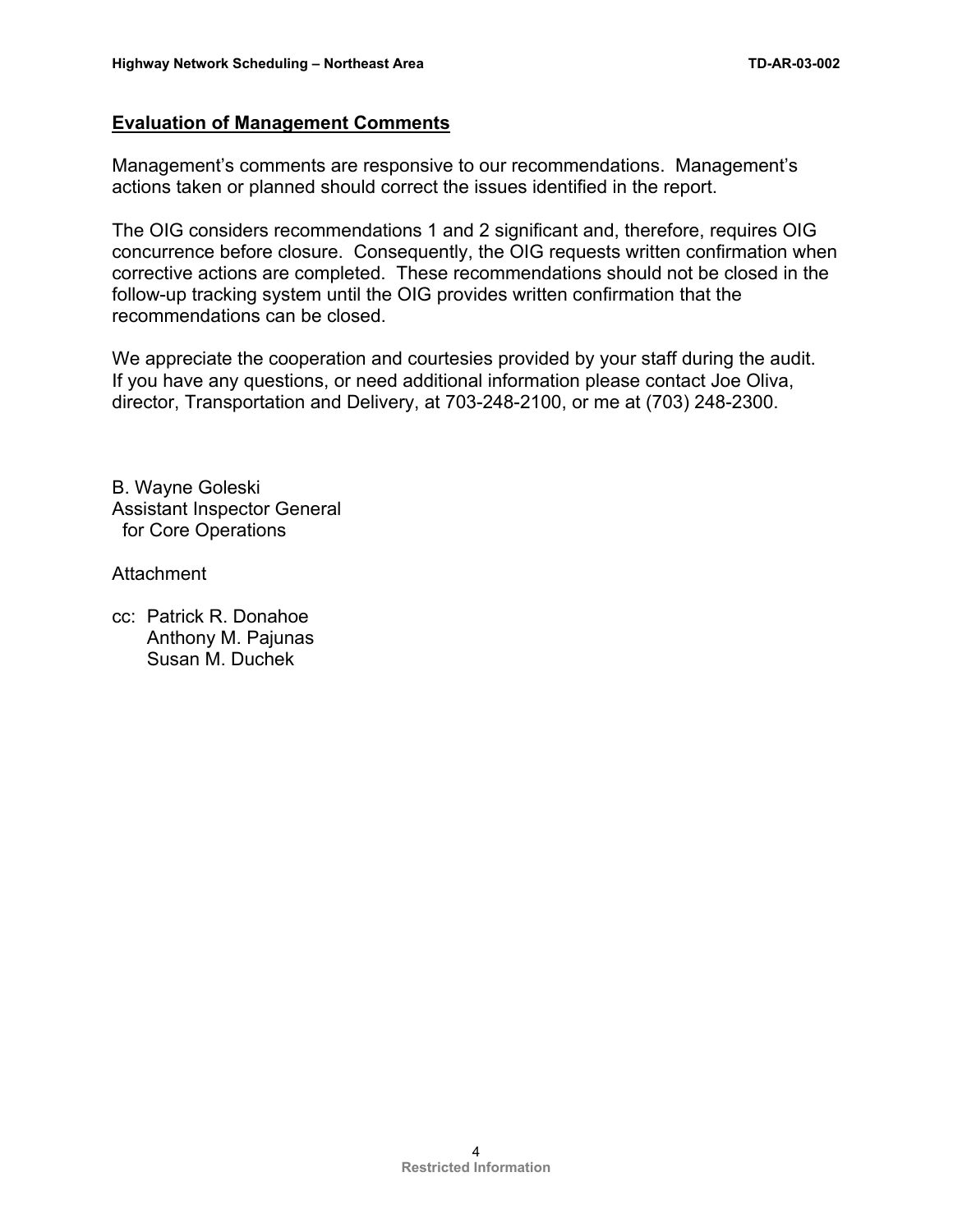| <b>APPENDIX A</b>                                                            |                           |                                                                 |                                     |                                 |                                            |  |  |  |
|------------------------------------------------------------------------------|---------------------------|-----------------------------------------------------------------|-------------------------------------|---------------------------------|--------------------------------------------|--|--|--|
| TRIPS IDENTIFIED DURING AUDIT WORK WITH<br><b>WHICH AREA MANAGERS AGREED</b> |                           |                                                                 |                                     |                                 |                                            |  |  |  |
| <b>Highway</b><br><b>Contract</b><br>Route                                   | <b>Trip Number</b>        | <b>Origin/Destination</b>                                       | <b>Estimated</b><br>2 Year<br>Costs | <b>Indemnity</b><br><b>Fees</b> | <b>Estimated</b><br>Cost<br><b>Savings</b> |  |  |  |
| 02121                                                                        | 5 and 6                   | Boston Airmail Center to Portland and<br>Return                 | \$219,332                           | \$9,138                         | \$210,194                                  |  |  |  |
| 021L2                                                                        | 1 and 2 or<br>$3$ and $4$ | Boston to Westborough and Return                                | 68,332                              | 2,847                           | 65,485                                     |  |  |  |
| 024L2                                                                        | 19 and 20 or<br>23 and 24 | Northwest Boston to Boston and<br>Return                        | 60,012                              | $\Omega$                        | 60,012                                     |  |  |  |
| 024L2                                                                        | 33 and 34                 | Northwest Boston to Boston and<br>Return                        | 8,548                               | $\Omega$                        | 8,548                                      |  |  |  |
| 068L5                                                                        | 15 and 16                 | Stamford to John F. Kennedy Airmail<br><b>Center and Return</b> | 63,264                              | 0                               | 63,264                                     |  |  |  |
| <b>Total</b>                                                                 | 10 Trips                  |                                                                 | \$419,488                           | \$11,985                        | \$407,503                                  |  |  |  |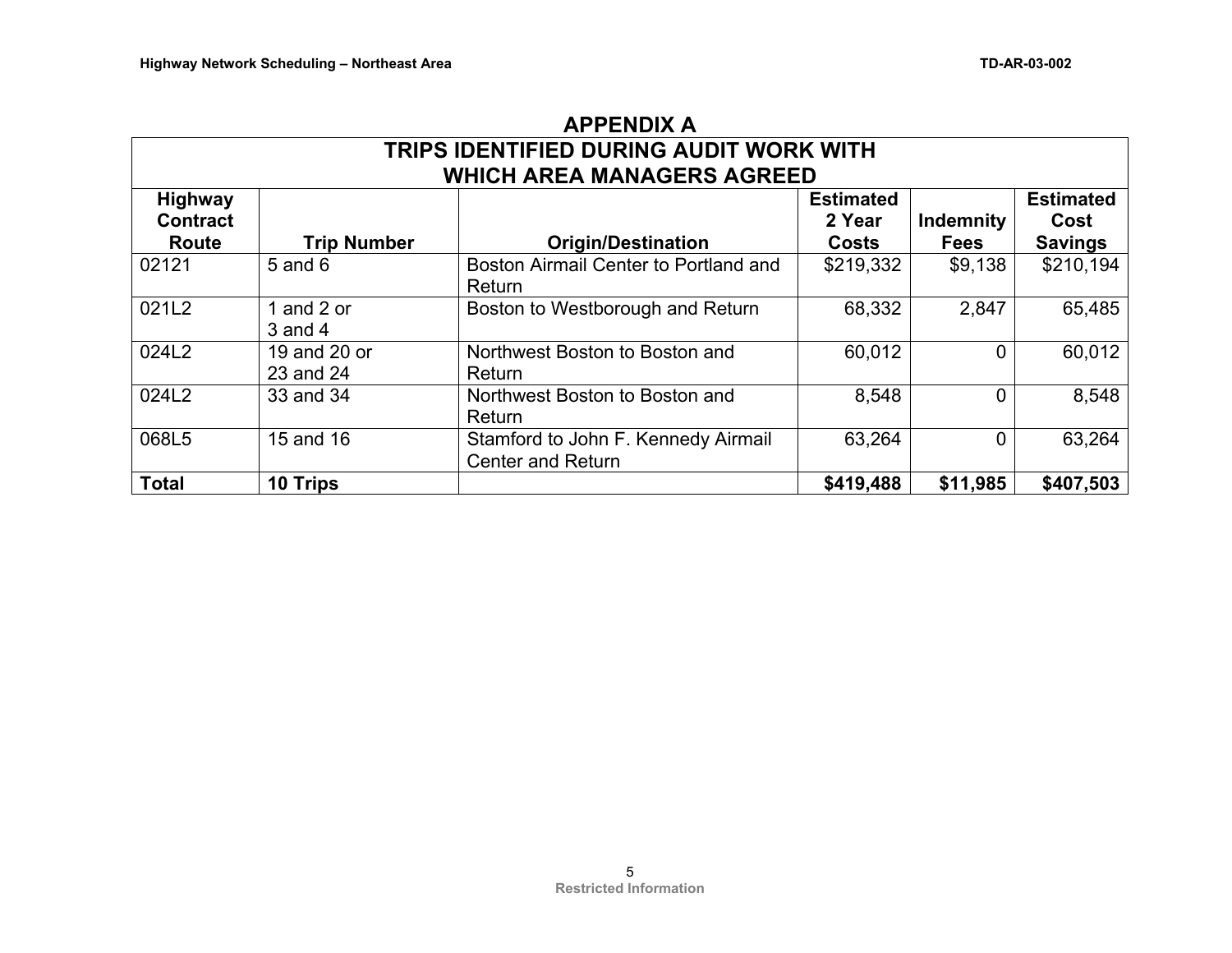| <b>APPENDIX B</b>                       |                    |                                            |                  |                  |                  |  |  |  |
|-----------------------------------------|--------------------|--------------------------------------------|------------------|------------------|------------------|--|--|--|
| TRIPS IDENTIFIED DURING AUDIT WORK WITH |                    |                                            |                  |                  |                  |  |  |  |
| <b>WHICH AREA MANAGERS DISAGREED</b>    |                    |                                            |                  |                  |                  |  |  |  |
| <b>Highway</b>                          |                    |                                            | <b>Estimated</b> |                  | <b>Estimated</b> |  |  |  |
| <b>Contract</b>                         |                    |                                            | 2 Year           | <b>Indemnity</b> | Cost             |  |  |  |
| Route                                   | <b>Trip Number</b> | <b>Origin/Destination</b>                  | <b>Costs</b>     | <b>Fees</b>      | <b>Savings</b>   |  |  |  |
| 060L6                                   | 1 and $2$          | Hartford to Westborough and Return         | \$120,792        | 0                | \$120,792        |  |  |  |
| 064AE                                   | $3$ and $4$        | Southern Connecticut to Bronx Facility and | 150,190          | 0                | 150,190          |  |  |  |
|                                         |                    | Return                                     |                  |                  |                  |  |  |  |
| 01543                                   | $5$ and $6$        | Central Massachusetts to Westborough and   | 21,694           | \$903            | 20,791           |  |  |  |
|                                         |                    | Return                                     |                  |                  |                  |  |  |  |
| 01543                                   | $7$ and $8$        | Central Massachusetts to Natick and Return | 81,094           | 3,378            | 77,716           |  |  |  |
| <b>Total</b>                            | 8 Trips            |                                            | \$373,770        | \$4,281          | \$369,489        |  |  |  |